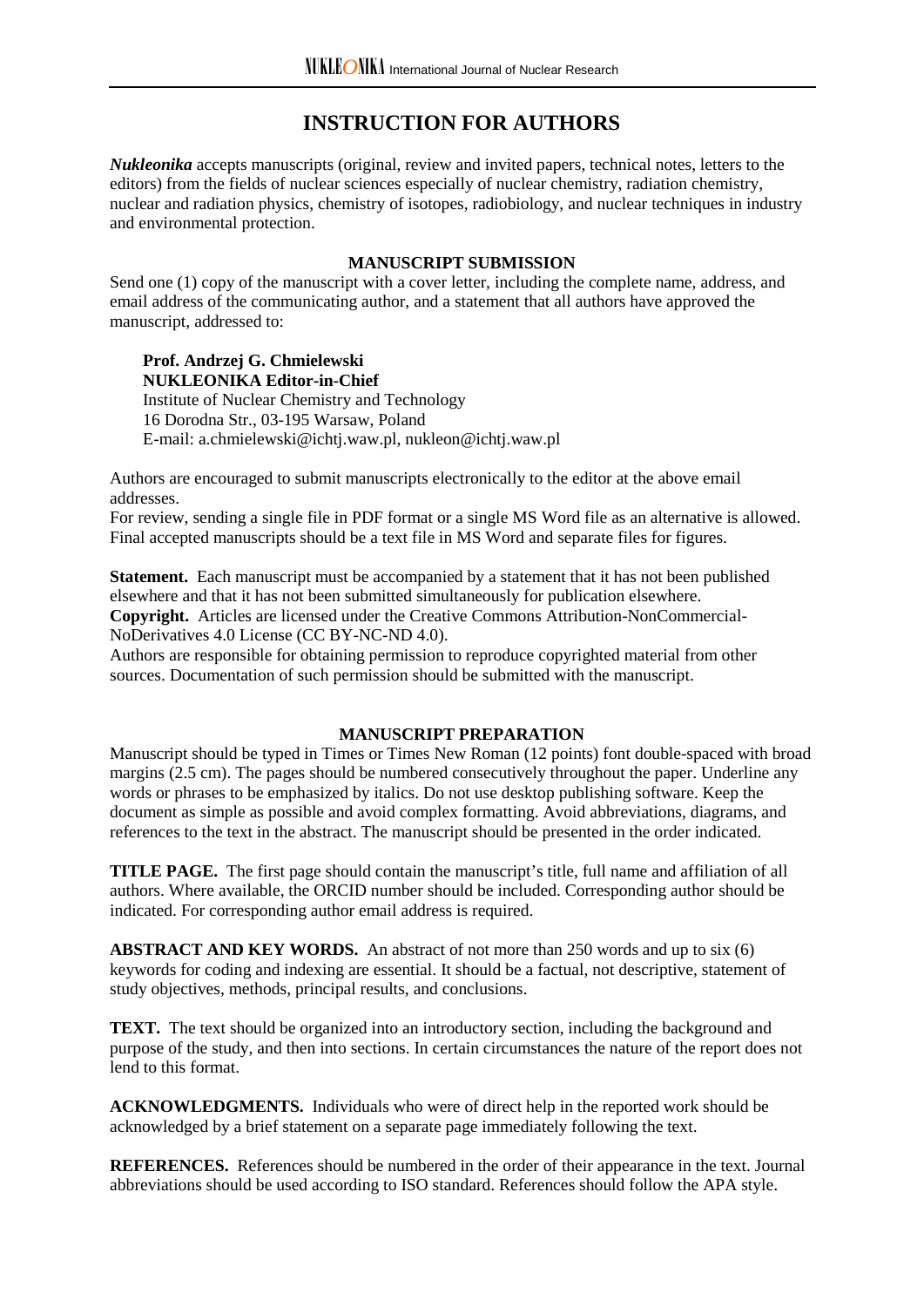#### **1. Book**

# • **Book (one author)**

*Format:* Author. (Year of publication). *Book title*. Place of publication: Publisher. *Example:* Baxter, R. (1982). *Exactly solvable models in statistical mechanics.* New York: Academic Press.

# • **Book (two or more authors)**

*Format:* Author1, Author2, & Author3. (Year of publication). *Book title*. Place of publication: Publisher.

*Example:* Kleiner, F. S., Mamiya, C. J., & Tansey, R. G. (2001). *Gardner's art through the ages* (11th ed.). Fort Worth, USA: Harcourt College Publishers.

# • **Book chapter or article in an edited book**

*Format:* Author(s) of chapter. (Year of publication). Chapter title. In Editors of the book (Eds.), *Book title* (Chapter page range). Place of publication: Publisher.

*Example:* Roll, W. P. (1976). ESP and memory. In J. M. O. Wheatley & H. L. Edge (Eds.), *Philosophical dimensions of parapsychology* (pp. 154-184). Springfield, IL: American Psychiatric Press.

# • **Proceedings from a conference**

*Format:* Author(s). (Year of publication). Title. In Conference name, Date (Page range). Place of publication: Publisher.

*Example:* Field, G. (2001). Rethinking reference rethought. In Revelling in Reference: Reference and Information Services Section Symposium, 12-14 October 2001 (pp. 59-64). Melbourne, Victoria, Australia: Australian Library and Information Association.

# **ebook**

*Format:* Author(s). (Year of publication). *Title*. Publisher. Retrieving date, http address. DOI. *Example:* Johnson, A. (2000). *Abstract Computing Machines*. Springer Berlin Heidelberg. Retrieved March 30, 2006, from SpringerLink [http://springerlink.com/content/w25154.](http://springerlink.com/content/w25154) DOI: 10.1007/b138965.

#### **Thesis**

*Format:* Author(s). (Year of publication). *Title*. Information, Place of publication. *Example:* Begg, M. M. (2001). *Dairy farm women in the Waikato 1946-1996: Fifty years of social and structural change*. Unpublished doctoral dissertation, University of Waikato, Hamilton, New Zealand.

#### **Report**

*Format:* Author(s). (Year of publication). *Title*. Place of publication: Publisher. (Report number) *Example:* Osgood, D. W. & Wilson, J. K. (1990). *Covariation of adolescent health problems*. Lincoln: University of Nebraska. (NTIS No. PB 91-154 377/AS)

# **Government publication**

*Format:* Institution name. (Year of publication). *Title.* Place of publication: Publisher. *Example:* Ministerial Council on Drug Strategy. (1997). *The national drug strategy: Mapping the future*. Canberra: Australian Government Publishing Service.

# **2. Article**

# • **Journal article (one author)**

*Format:* Author. (Year of publication). Article title. *Journal title*. *Volume* (issue), range of pages. DOI.

*Example:* Nikora, V. (2006). Hydrodynamics of aquatic ecosystems: spatial-averaging perspective. *Acta Geophys.*, *55*(1), 3-10. DOI: 10.2478/s11600-006-0043-6.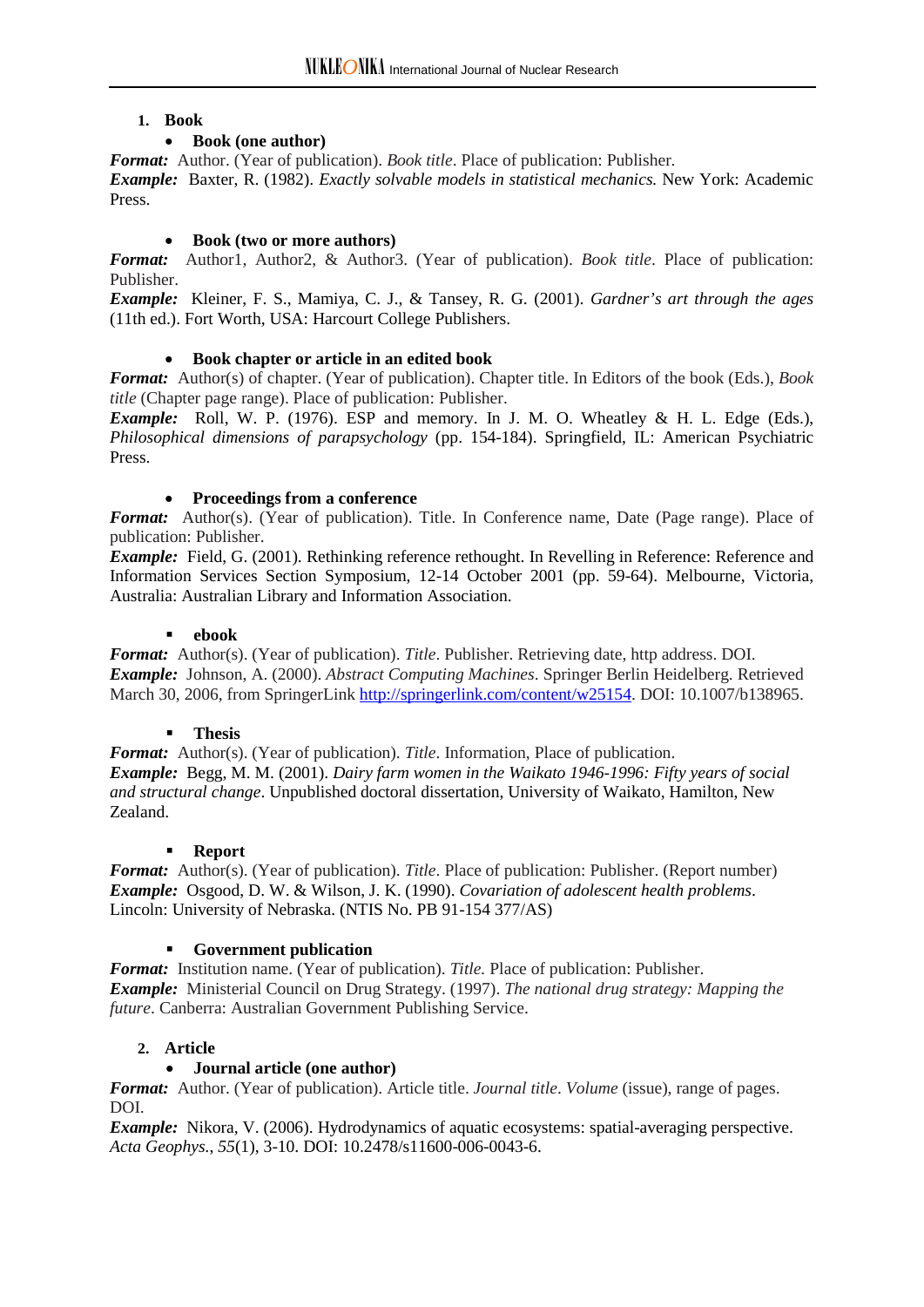# • **Journal Article (two or more authors)**

*Format:* Author1, Author2, & Author3. (Year of publication). Article title. *Journal Title*. *Volume* (issue), range of pages. DOI.

*Example:* Cudak, M., & Karcz, J. (2006). Momentum transfer in an agitated vessel with off-centred impellers. *Chem. Pap.*, *60*(5), 375-380. DOI: 10.2478/s11696-006-0068-y.

# • **Journal article from an online database**

*Format:* Author(s). (Year of publication). Article title [Electronic version]. *Journal Title. Volume* (issue), range of pages. Retrieved date of access, from name of database. DOI. *Example:* Czajgucki, Z., Zimecki, M. & Andruszkiewicz, R. (2006, December). The immunoregulatory effects of edeine analogues in mice [Abstract]. *Cell. Mol. Biol. Lett. 12*(3), 149- 161. Retrieved December 6, 2006, from PubMed database on the World Wide Web: [http://www.pubmed.gov.](http://www.pubmed.gov/) DOI: 10.2478/s11658-006-0061-z.

# • **Newspaper article (no author)**

*Format:* Article title. (Publication date). *Journal title*. page. *Example:* Amazing Amazon region. (1989, January 12). *New York Times*, p. D11.

# • **Encyclopedia article**

*Format:* Author. (Year of publication). Article title. In Encyclopedia title (volume number, pages). Place of publication: Encyclopedia name.

*Example:* Bergmann, P. G. (1993). Relativity. In The new encyclopedia britannica (Vol. 26, pp. 501- 508). Chicago: Encyclopedia Britannica.

# **3. Other formats**

# • **Web page**

*Format:* Author/Sponsor. (last update or copyright date). *Title*. Retrieved date of access, from URL. *Example:* Walker, J. (1996, August). *APA-style citations of electronic resources*. Retrieved November 21, 2001, from http://www.cas.usf.edu/english/walker/apa.html

#### • **Lecture note**

*Format:* Author(s). (Date of presentation). *Lecture title*. Lecture notes distributed in the unit, at the name of the teaching organisation, the location.

*Example:* Liffers, M. (2006, August 30). *Finding information in the library*. Lecture notes distributed in the unit Functional Anatomy and Sports Performance 1102, University of Western Australia, Crawley, Western Australia.

#### • **Patent**

*Format:* Author. (Year). Patent number. The location. Issue body. *Example:* Smith, I. M. (1988). U.S. Patent No. 123,445. Washington, D.C.: U.S. Patent and Trademark Office.

#### • **Standard**

*Format:* Issue body. (Year). Standard name. Standard number. The location. *Example:* Standards Association of Australia. (1997). Australian standard: Pressure equipment manufacture. AS4458-1997. North Sydney.

#### • **Computer software**

*Format:* Author(s). (Year). Title [computer software]. The location: Company. *Example:* Ludwig, T. (2002). PsychInquiry [computer software]. New York: Worth.

**TABLES AND FIGURES.** All figures and tables must be numbered and cited in the text.

**Tables.** A short descriptive title should appear above each table with a clear legend and any footnotes suitably identified below. All units must be included.